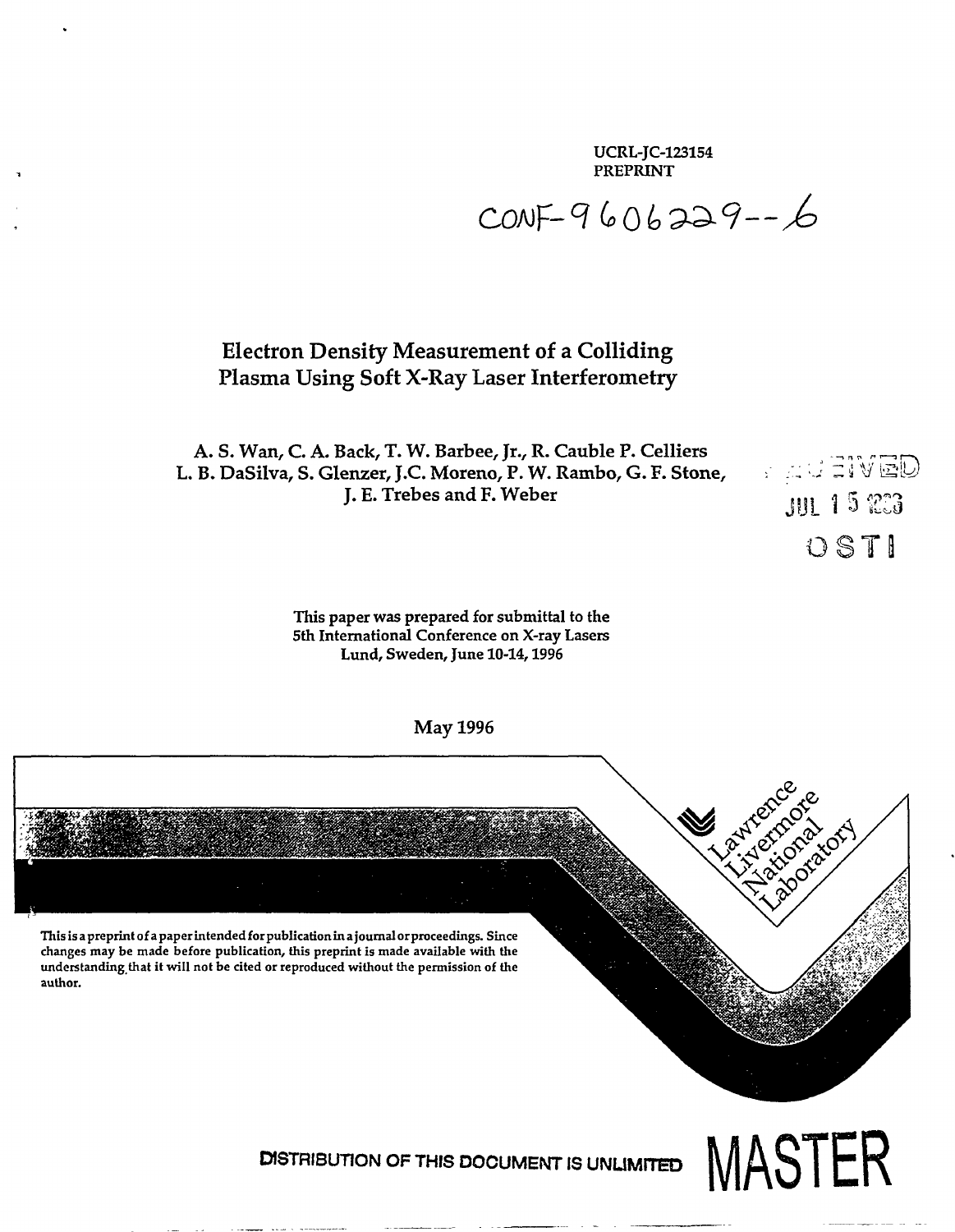# DISCLAIMER

This document was prepared as an account of work sponsored by an agency of the United States Government. Neither the United States-Government nor the University of California nor any of their employees, makes any warranty, express or implied, or assumes any legal liability or responsibility for the accuracy, completeness, or usefulness of any information, apparatus, product, or process disclosed, or represents that its use would not infringe privately owned rights. Reference herein to any specific commercial product, process, or service by trade name, trademark, manufacturer, or otherwise, does not necessarily.constitute or imply its endorsement, recommendation, or favoring by the United States Government or the University of California. The views and opinions of authors expressed herein do not necessarily state or reflect those of the United States Government or the University of California, and shall not be used for advertising or product endorsement purposes.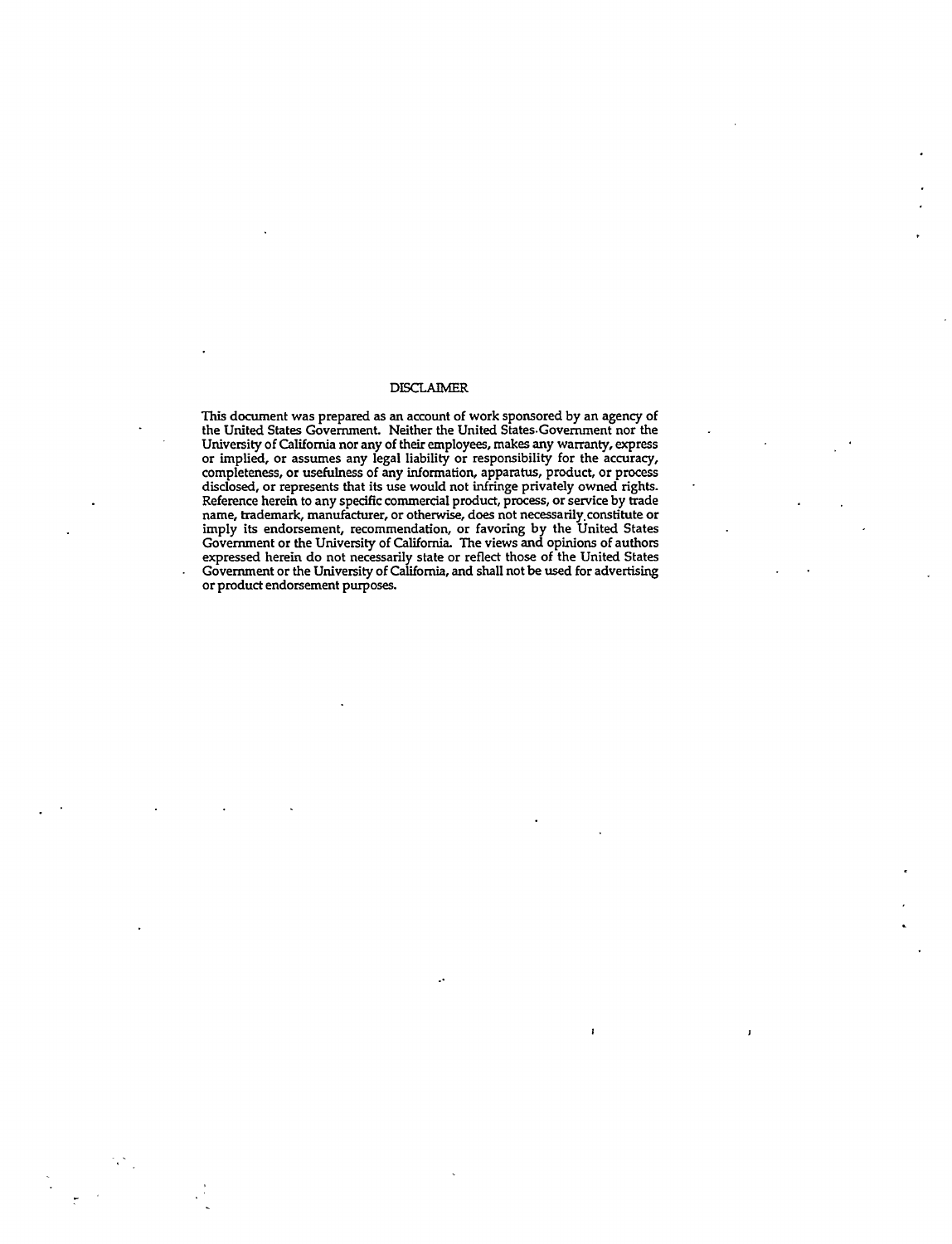# ELECTRON DENSITY MEASUREMENT OF A COLLIDING PLASMA USING SOFT X-RAY LASER INTERFEROMETRY

### A. S. WAN, C. A. BACK, T. W. BARBEE, JR, R. CAUBLE, P. CELLIERS, L. B. DASILVA, S. GLENZER, J. C. MORENO, P. W. RAMBO, G. F. STONE, J. E. TREBES, F. WEBER

## *Lawrence Livermore National Laboratory, P. O. Box 808, Livermore CA 94550*

The understanding of the collision and subsequent interaction of counter-streaming high-density plasmas is important for the design of indirectly-driven inertial confinement fusion (ICF) hohlraums. We have employed a soft x-ray Mach-Zehnder interferometer, using a Ne-like Y xray laser at 155 A as the probe source, to study interpenetration and stagnation of two colliding plasmas. We observed a peaked density profile at the symmetry axis with a wide stagnation region with width of order 100 µm. We compare the measured density profile with density profiles calculated by the radiation hydrody which allows for interpenetration. The measured density profile falls in between the calculated profiles using collisionless and fluid approximations. By using different target materials and irradiation configurations, we can vary the collisionality of the plasma. We hope to use the soft x-ray laser interferometry as a mechanism to validate and benchmark our numerical codes used for the design and analysis of high-energy-density physics experiments.

## **1. Introduction**

The understanding of the collision and subsequent interaction of counter-streaming highdensity plasmas is important for the design of ICF hohlraums [1]. In a typical indirectlydriven vacuum hohlraum, the interaction of the optical laser drive with high-Z inner surfaces generates counter-streaming plasmas which flow unimpeded and collide on the axis of cylindrically-shaped hohlraums. Single-fluid radiation hydrodynamics codes that we typically use to design ICF and other laser-plasma experiments, such as LASNEX [2], do not allow for plasma interpenetration. Without interpenetration, as the plasmas collide and stagnate, their kinetic energy converts to internal energy, resulting in unphysically large ion temperature which generates strong shocks that propagate away from the axis of symmetry. Furthermore, as the plasma stagnate on the hohlraum axis, the single-fluid codes predict the creation of jets of high-velocity and high-density plasmas, which stream toward the capsule located at the center of the hohlraum and destroy the symmetry of the capsule implosion before capsule ignition. Current hohlraum designs for Nova [3,4,5] and the point design for the National Ignition Facility [1,5,6] employ a lowdensity fill gas to impede the plasma blowoff from stagnating on the hohlraum axis.

Past experimental studies of colliding plasmas have primarily focused on laserproduced, low-Z (Al, Si) front-illuminated thick targets [7,8,9,10] and back-illuminated exploding thin foils [11]. Most of the experiments utilizes x-ray spectroscopy and imaging techniques to characterize the plasma parameters, such as the measurement of *T<sup>e</sup>* through line-ratio and ionization balance,  $T_i$  using line shape, and spatial and temporal images of the plasma collision using x-ray pinhole imaging. Bosch et al. [7] employed a holographic interferometer at 2630 Å to measure snapshots of the *n<sub>e</sub>* profiles.

#### 2. **Experimental Setup,** Results, **and Data Analysis**

Recent demonstration of soft x-ray interferometry is a significant step in the measurement of 2-D *n<sup>e</sup>* profiles of high-density, fast-evolving, and large scale length laser-produced plasmas [12], and allows for us to examine the dynamics of colliding plasma in ICF-rele-

page 1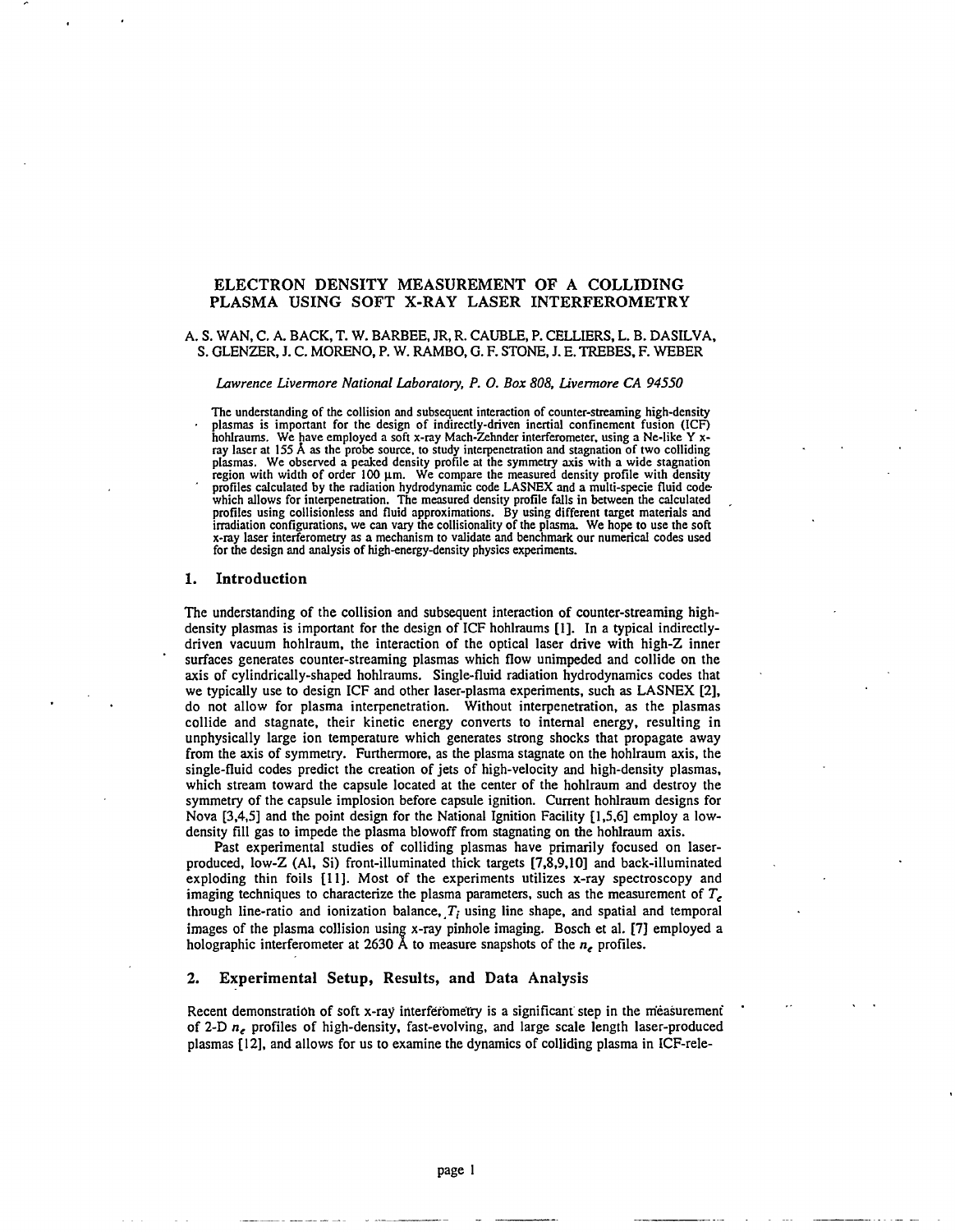

vant regime. Compare to conventional optical interferometers [7], we operate at 155 A, using a collisionally pumped Ne-like Y x-ray laser as the probe source, which allows us to obtain a two order of magnitude enhancement in spatial resolution due to reduced light refraction and more than a three order of magnitude enhancement in signal strength because of reduced absorption. The short pulse and high brightness of the x-ray laser allowed us to obtain an interferogram in a single 350 ps exposure thereby reducing the effects of vibrations and motion blurring. The timing between the two Nova lasers, one to generate the x-ray laser and one to produce the target laser plasma, was defined by the time-of-flight path of our interferometer setup and the desired probe time.

The setup of our first colliding plasma experiment is shown in Fig. 1. Two Au slabs are aligned at 45 deg with respect to the symmetry axis. The minimum gap between the tips of the two slabs is 500  $\mu$ m. We generate a 500  $\mu$ m full-width line-focused laser beam which incidents the slabs, as shown in Fig. 1(a), and generates plasmas blowing toward each other. The laser has an intensity on target of  $3x10^{14}$  W/cm<sup>2</sup> and has a 1-ns squared temporal pulse shape. At late time the two plasma streams collide at the symmetry axis. By varying the geometry, the slab materials, and the intensity of the incident laser, we can change the collisionality of the plasma. At high density and low temperatures, the plasma behaves like a fluid where codes like LASNEX should be able to model accurately. The plasma shifts into a collisionless region with increasing temperature and reducing density, where we expect to observe-significant plasma interpenetration.

The target was backlit edge-on by the x-ray laser beam 1.2 ns after the start of the laser pulse that generated the Au plasma. Fig. 1(b) shows the view in the direction of the collimated x-ray laser probe beam which was several millimeters in extend. In Fig. 2 we show the measured interferogram of the colliding plasma with excellent fringe visibility. Near the symmetry axis of the two slabs we observe significantly greater fringe shifts as the results of the plasma collision and subsequent stagnation. The visibility is poorer at the right hand edge of the interferogram due to slight miss-timing in sweeping of the gated detector. We also observed some self emission from the plasma near the slab surface.

At the extreme left and right of the interferogram we can still see the unperturbed fringe pattern where there is no plasma. From these unperturbed fringes, we measure the amount of fringe shift at any position due to the presence of plasma. The beamsplitters were not perfectly flat and that results in one of our experimental uncertainties. Based on previous null shots with similar quality beamsplitters, we estimate the uncertainty to be of order 0.1 fringe. Another source of the uncertainty is the path length across the target plasma in the direction of the collimated x-ray laser beam can be significant since plasma expands in 3-D. [13] In this paper we assume a uniform plasma with a 500  $\mu$ m path length, which is the transverse width of the optical laser line focus onto the Au slabs.

A motivation to perform the colliding plasma experiment is to examine the validity of LASNEX in a regime that might deviate from the fluid behavior. Fig. 3 shows a snapshot of a LASNEX-calculated 2-D  $n_e$  profile at 150 ps after the end of a 1-ns-long, temporally squared optical laser pulse, which corresponds to the peak of the x-ray laser pulse. In this calculation we use a multi-group radiation diffusion method to account for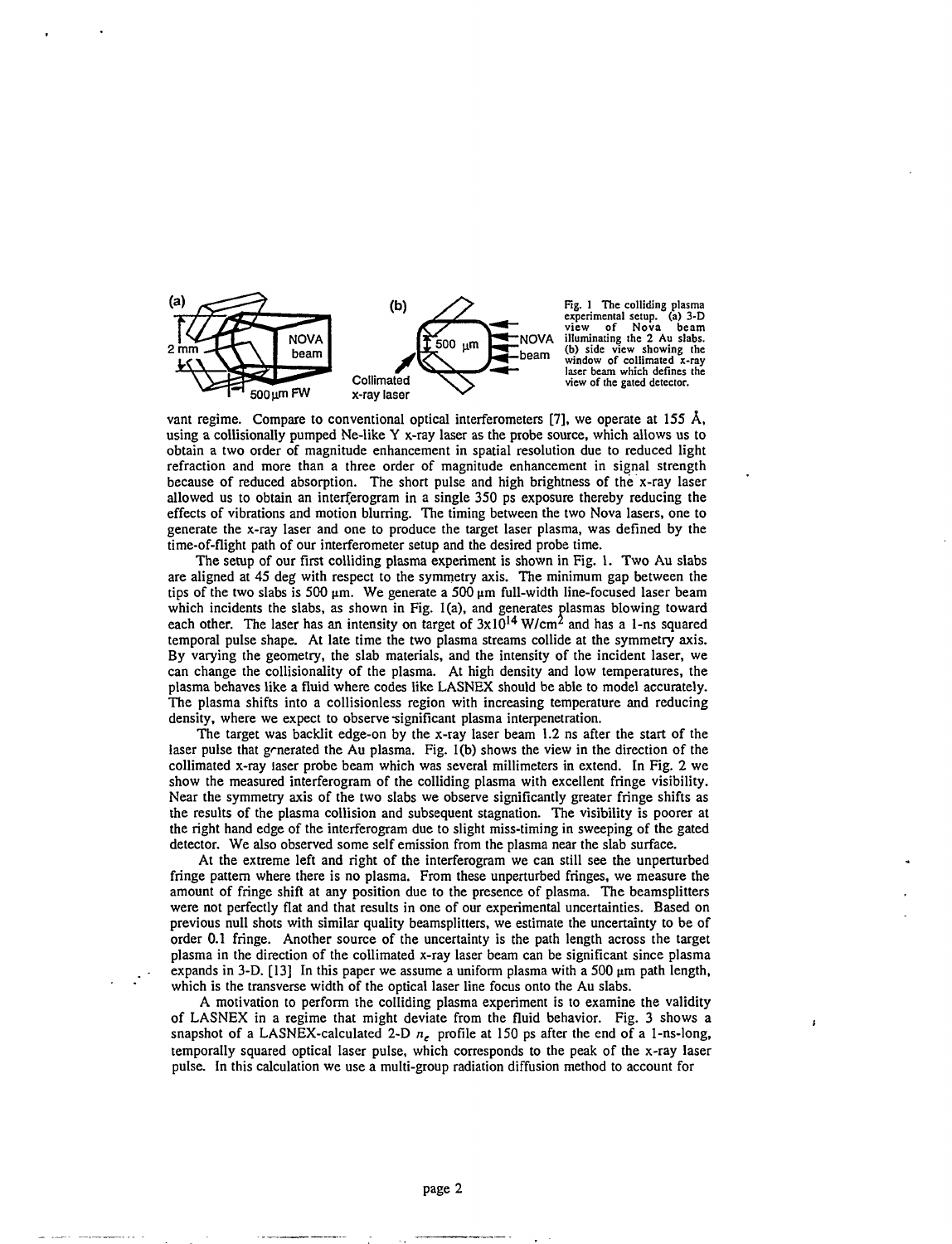



**Fig. 2. Measured interferogram of the colliding plasma with excellent fringe visibility and strong self emission near the slab surface. Large fringe shifts onaxis is evident due to plasma stagnation.** 



the radiative effect. Neglecting the radiation opacity results in significantly lower plasma temperatures. In the blowoff plasma,  $T_e$  is as high as 3 keV. Using the three temperature  $(T_e, T_i)$  and  $T_n$  the radiation temperature) approximation where the radiation is assumed to be optically thin, LASNEX predicts a T<sub>*e*</sub> of order 0.5 keV. The change in the plasma parameters significantly impact the ionization balance and collisionality of the plasma.

The LASNEX symmetry axis has a mirror reflectivity boundary condition. This geometry simulates the lower half of the experiment. As the blowoff plasma reaches the symmetry axis, the velocity of the zone boundary for a Lagrangian code is set equal to zero, and the slowing and stagnation of the counter-streaming single-fluid plasmas results in the conversion of kinetic to internal energy. In this case  $T_i$  can reach a unphysically large values exceeding  $10^3$  keV. The resulting shock waves, whose intensity depends on the collisionality of the plasma, propagate away from the symmetry axis.

Fig. 4 is a plot of 1-D cuts of the measured and calculated 2-D  $n_e$  profiles at 250  $\mu$ m from the slab tip (at the minimum gap position). The position of this line out is indicated in Fig. 3 and  $x \sim 800$  µm in Fig. 2. Here we observed significant density increase on-axis due to the collision with the measured  $n_e$  (solid line) as high as 6 x 10<sup>20</sup> cm<sup>-3</sup>. The observed stagnation region has a width of order  $100 \mu m$ . Although LASNEX (dash-dotted line) predicts a comparable stagnation width, the  $n_e$  profile peaks at  $\sim 30 \mu m$  off the symmetry axis and is very characteristic of the shock heated expansion predicted by LASNEX. In the collisionless regime where the plasma is hot and at low densities,  $n_e$  will just be the superpositioned density profiles from the two interpenetrating counterstreaming plasmas. The dashed line in Fig. 3 represents a calculated *n<sup>e</sup>* profile of two interpenetrating collisionless plasma streams. At the symmetry plane the measured  $n_e$  is a factor of 3-4 higher than the *n<sub>e</sub>* value in the collisionless regime. The measured *n<sub>e</sub>* profile falls in between the two calculated *n*<sub>c</sub> profiles, representing the extremes of plasma collisionality. Incorporating plasma interpenetration in our predictive codes, such as multi-specie fluid codes [14,15] should significantly improve our predictive capability of laser-produced plasmas in a colliding configuration.

#### 3. Summary

We have conducted a set of soft x-ray interferometry experiments to study the collision of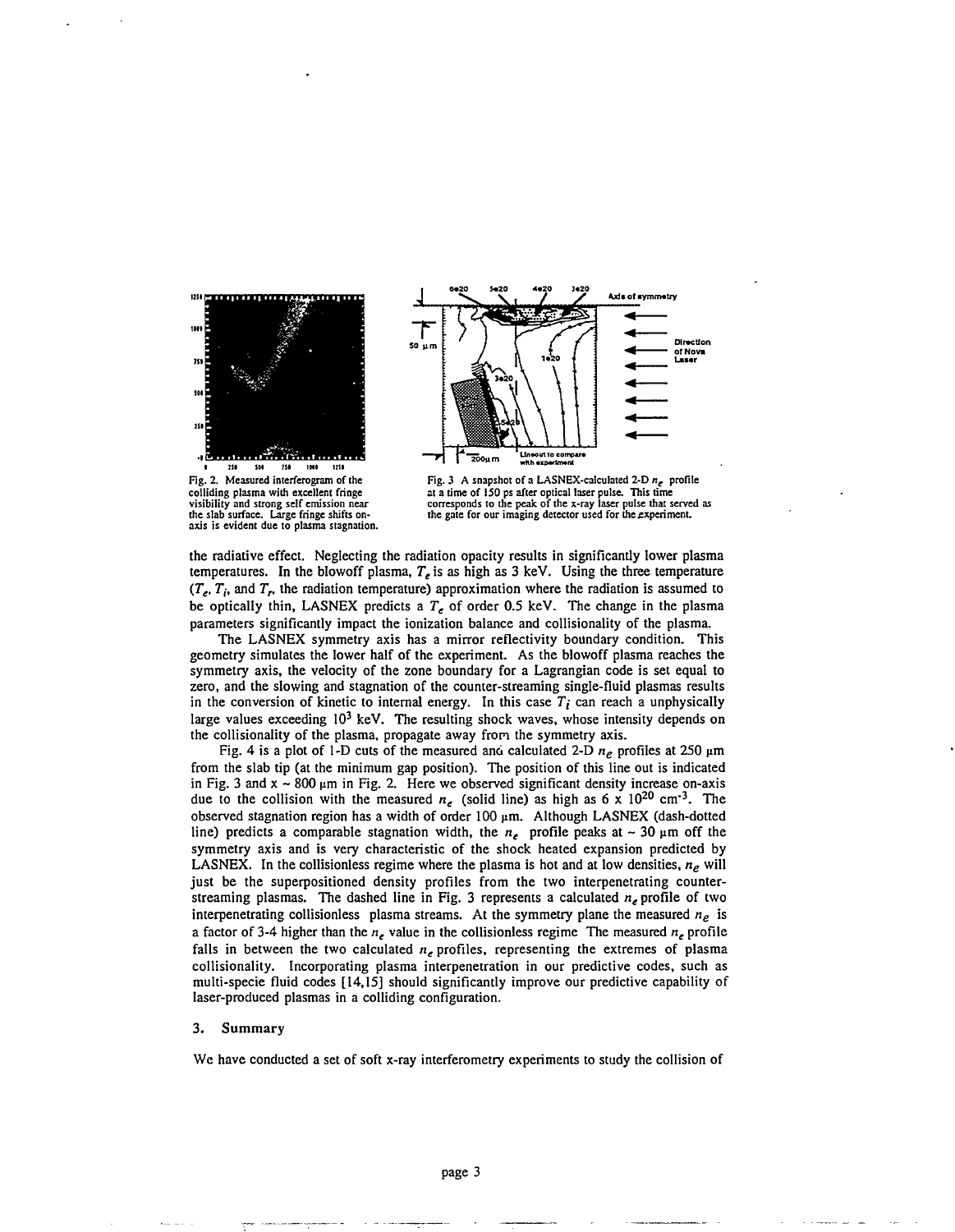

**Fig. 4 Comparisons of measured (solid line) and calculated 1-D** *n<sup>e</sup>*  **profiles: LASNEX-calculaied single-fluid profile (dashed-dotted line) and profile with a collisionless approximation (dashed line).** 

high-density, high-temperature plasmas that is of interest to the design of ICF hohlraums. The measured *n<sup>e</sup>* profile peaks at the symmetry plane between the two slabs with a wide stagnation region. The peaked *n<sup>e</sup>* values are a

factor of 3-4 larger than the values produced by LASNEX in a collisionless approximation which assumes completely interpenetrating plasmas. Single fluid radiation Lagrangian hydrodynamics codes, such as LASNEX, do not allow for plasma interpenetration and predicts a unphysically large ion temperature and strong shocks propagating from the *\*  symmetry plane. The LASNEX-calculated *n<sup>e</sup>* profile, in the signal fluid approximation, shows comparable stagnation width but with  $n_e$  profiles peaking off the symmetry plane, which is characteristic of strongly shock-heated, outward propagating plasmas.

The ultimate motivation of the development of soft x-ray laser interferometry is to provide a mechanism to probe the deficiencies of our numerical model in areas such as laser deposition by both resonance and inverse bremsstrahlung absorption, flux-limited heat conduction, hydrodynamics, and non-local thermodynamics equilibrium atomic kinetics. The validation and benchmarking of the codes will allow us to gain better understanding of the physics of high-density laser-produced plasmas as we design more and more complex laser experiments for studying high-energy-density physics, and more specifically for hohlraum and capsule designs for ICF applications.

#### **Acknowledgments**

Work performed under the auspices of the U. S. DOE by LLNL under the contract number W-7405-ENG-48 and is partially supported by the-Institute Sponsored Research Program.

#### **References**

- 1. S. W. Haan *et al., Phys. Plasmas* 2, 2480-2487 (1995).
- 2. G. B. Zimmerman and W. L. Kruer, *Com. Plas. Phys. and Cont. Fusion* 2, 51 (1975).
- 3 . L. V. Powers *et al., Phys. Plas.* 2, 2473 (1995); L. V. Powers *et al., Phys. Rev. Lett.*  74, 2957 (1995).
- 4. D. H. Kalantar *et al., Phys. Plasmas* 2, 3161 3168 (1995).
- 5. J. Lindl, *Phys. Plasmas* 2, 3933 (1995).
- 6. W. J. Krauser *et al.,* to be published in *Phys. Plasmas.*
- 7. R. S. Bosch *et al., Phys. Fluids B* 4, 979 987 (1992).
- 8. R. L. Berger *et al., Phys. Fluids B* 3, 3 (1991).
- 9. O. Larroche, *Phys. Fluids B* 5, 2816 (1993).
- 10. M. Wilke *et al.,* to appear in "Appl. Laser Plas. Rad. II," SPIE Proc. 2523 (1995).
- 11. O. Rancu *et al., Phys. Rev. Lett.* 75 3854-3857 (1995).
- 12. L. B. Da Silva *et al., Phys. Rev. Lett.* 74, 3991 (1995).
- 13. A. S. Wan *et al., J. Optical Society of America B* 13, 447-453 (1996).
- 14. P. W. Rambo, J. Denavit, *Phys. Plasmas* 1, 4050-4060 (1994).
- 15. P. W. Rambo, R. J. Procassini, *Phys. Plasmas* 2, 3130-3145 (1995).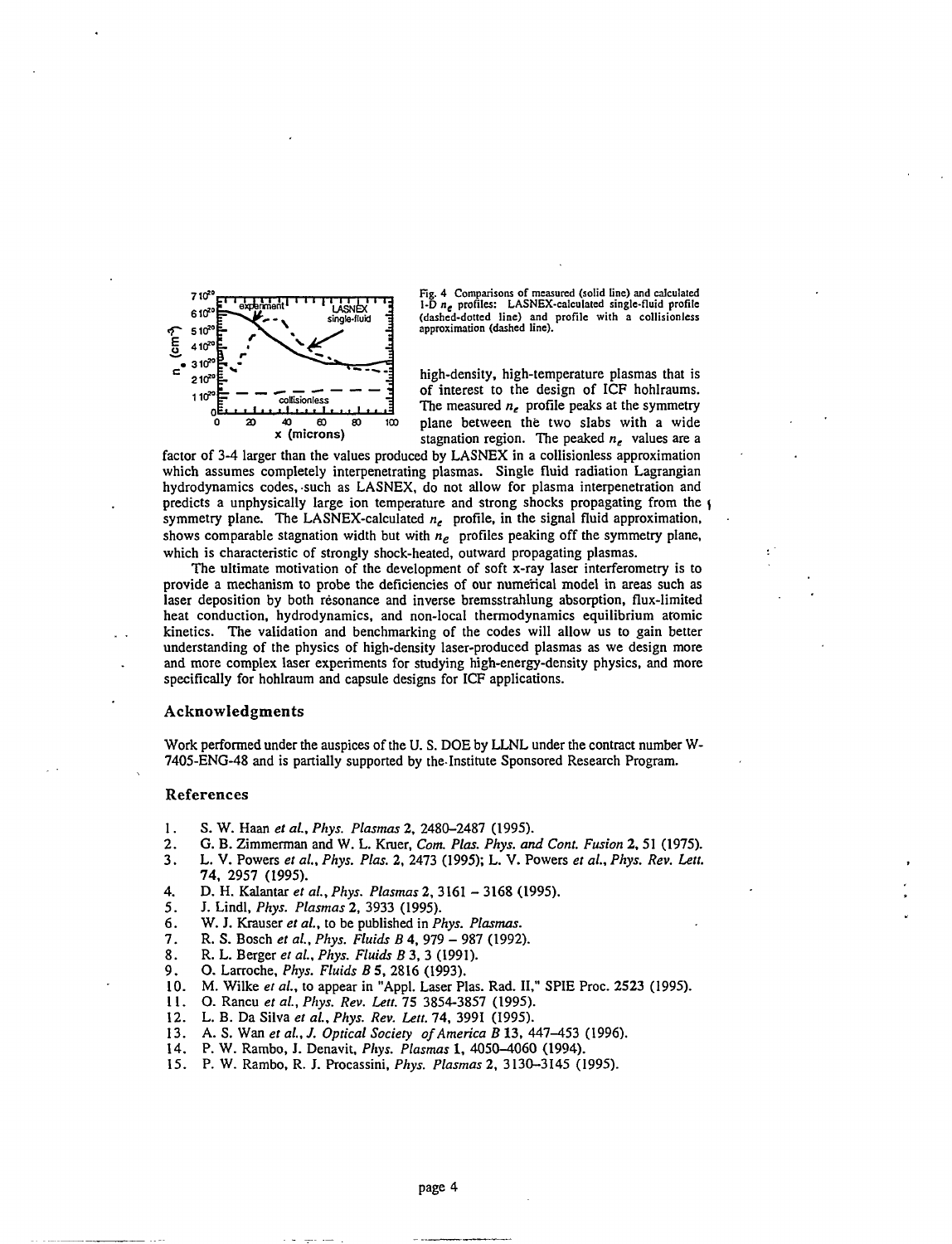$\overline{\phantom{a}}$ 

 $\mathcal{L}^{\mathcal{L}}(\mathbf{X})$  . The set of  $\mathcal{L}^{\mathcal{L}}(\mathbf{X})$  $\mathbb{R}$  $\mathcal{F}_{\mathcal{A}}$ 

 $\ddot{\phantom{0}}$  $\ddot{\cdot}$ .  $\sim 10^{-11}$ 

 $\sim 10^{11}$